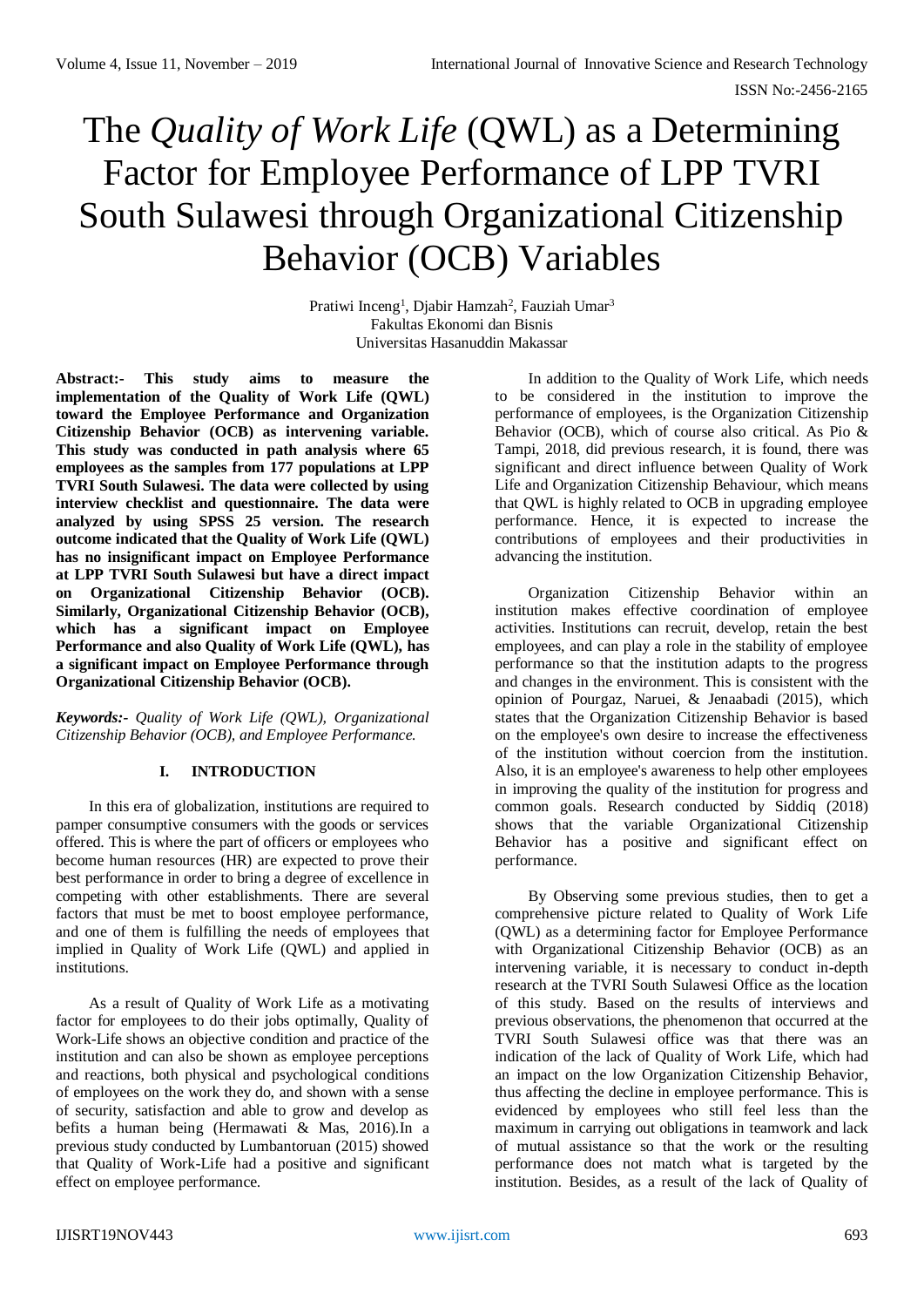ISSN No:-2456-2165

Work Life and Organization Citizenship Behavior, it makes employee performance such as responsibility for work reduced, frequent delays in coming to work, skipping work, and delaying work.

#### *Time and Place of Research*

The research was conducted at the TVRI South Sulawesi Public Broadcasting Institution (LPP) office located at Jalan Padjonga Dengalle No. 14 Makassar. To obtain primary data, this study took approximately one month, starting in May 2019 until June 2019.

## *Sample and Population*

The population in this study was all employees in the LPP TVRI South Sulawesi office, totaling 177 people, consisting of 123 civil servants and 54 PBPNS employees. While the sample that is representative of the population was taken by the method of Proportionate Stratified Random Sampling, to get a sample of 64 people.

#### *Method of Collecting Data*

As a complement to meet the data needed in this study, it is essential to use survey methods in collecting data that are used to answer problems in research to get the right conclusions. Therefore, researchers use data collection through observation, interviews, questionnaires, and literature review

#### *Data Analysis*

In this study, data processing was carried out using the Statistical Package for the Social Sciences (SPSS) version 25 application program. The data collected was analyzed using several data quality test methods (validity and reliability) and path analysis. Also, after the data is processed, the next process is to test hypotheses using multiple linear analysis, validity, reliability, simultaneous testing, and partial testing.

## **II. RESULT AND DISCUSSION**

After conducting research and conducting some analysis of data obtained in the field, the following conclusions and results will be summarized, as follows:

## *A. Descriptive Analysis*

Descriptive analysis aims to describe or analyze the research data (questionnaire), which generally shows the average value (mean). In this study, consisting of Quality of Work Life (X), Organizational Citizenship Behavior (Z), and Employee Performance (Y) variables, measured using a Likert scale, so as to describe the variable data the very low category (1 - 1.8) ), low for (1.9 - 2.6), sufficient (2.7 - 3.4), high (3.5 - 4.2), and very high (4.3 - 5).

| <b>Variabel</b>                                  | <b>Indicator</b>        | <b>Mean</b> |  |
|--------------------------------------------------|-------------------------|-------------|--|
| Quality of Work Life $(QWL)$ $(X)$               | Participation (X1)      | 3,78        |  |
|                                                  | Work Environment (X2)   | 3,71        |  |
|                                                  | Rewards System (X3)     | 3,59        |  |
|                                                  | Work Restructuring (X4) | 3,66        |  |
|                                                  | 3,68                    |             |  |
| Organizational Citizenship Behavior<br>(OCB) (Z) | Altruism(Z1)            | 4,16        |  |
|                                                  | Civic Virtue (Z2)       | 3,86        |  |
|                                                  | Sportmanship (Z3)       | 3,63        |  |
|                                                  | Concientiousness (Z4)   | 4,14        |  |
|                                                  | Courtesy (Z5)           | 4,22        |  |
|                                                  | 4,00                    |             |  |
| <b>Employee Performance (Y)</b>                  | 4,20                    |             |  |

Table 1:- Descriptive Analysis

Table 1 shows the results that the responses of respondents to the variable Quality of Work Life  $(X)$  gave a high value. This can be seen from the average value of 3.68. The sub-variables which has the highest value or mean, is found in the Work Participation sub-variable (X1) with an average of 3.78 which shows that TVRI South Sulawesi has been useful in encouraging employees to provide suggestions/opinions on institutional issues and also employees have got a positive impact related to participation in the institution.

As for the Organizational Citizenship Behavior variable visible, the average value reaches 4.00, which means that the Organizational Citizenship Behavior (Z) variable has a high level of respondent values. This can also be seen from the sub-variables that have high average values, where the Courtesy (Z5) sub-variable has an average value of 4.22, which means that employees always try and maintain good relations with colleagues at TVRI South Sulawesi. Besides, the Employee Performance variable (Y) indicates that respondents' responses related to the Employee Performance variable are at the fourth or high level with an average value of 4.20, which means that TVRI South Sulawesi employees have a high level of employee performance.

## *B. Test Validity and Reliability*

Table 2 below shows the results of the validity and reliability test of the research instrument. So that the correlation obtained is described in the table below: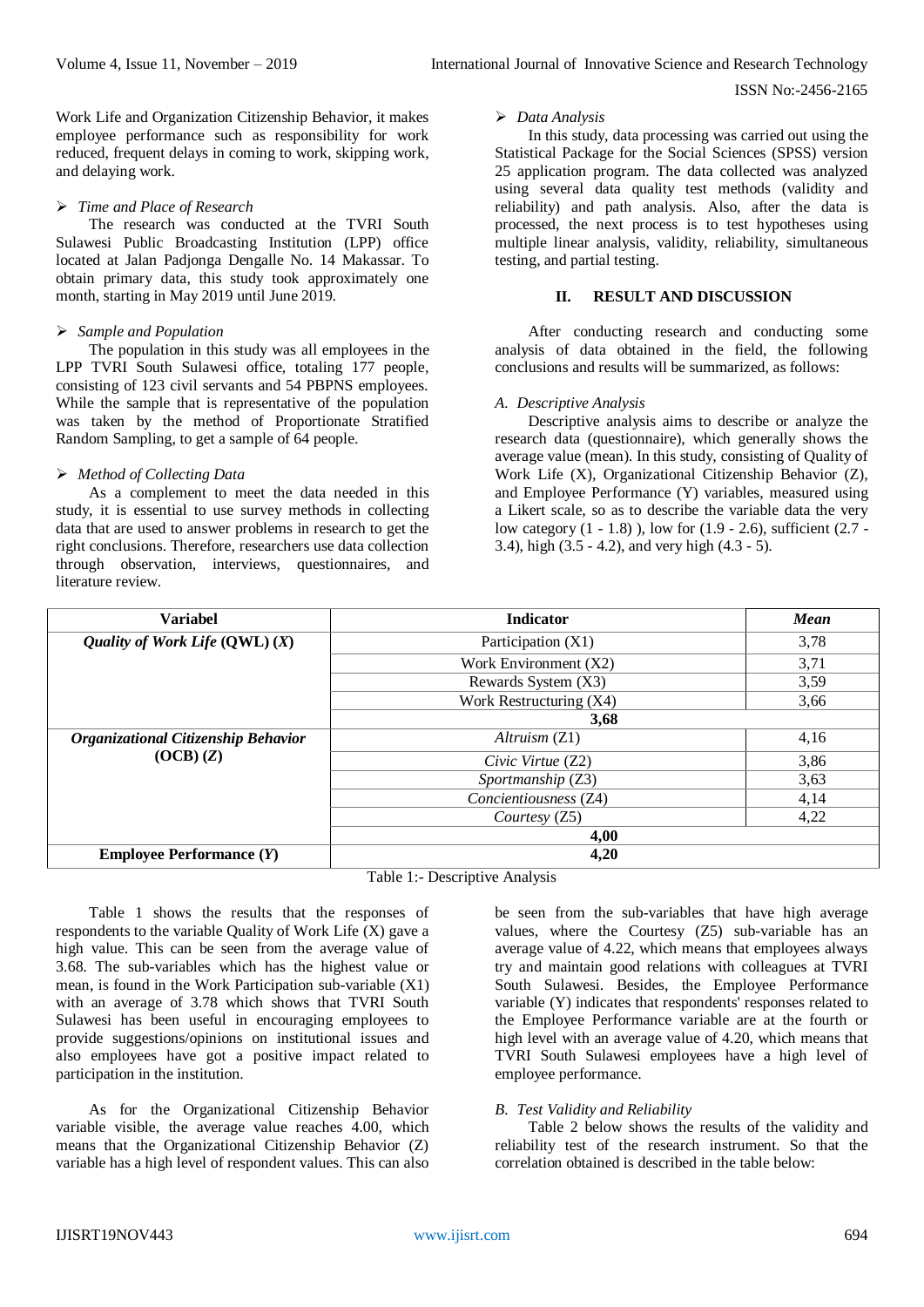| <b>Variable</b>                 | <b>Reliability</b> |        |        |          |  |
|---------------------------------|--------------------|--------|--------|----------|--|
|                                 | Item1              | Item 2 | Item 3 | Cronbach |  |
| <b>Participation (X1)</b>       | 0.433              | 0.430  | 0,408  | 0.780    |  |
| <b>Work Environment (X2)</b>    | 0,525              | 0,579  | 0,536  |          |  |
| <b>Rewards System (X3)</b>      | 0.675              | 0.585  | 0.615  |          |  |
| <b>Work Restructuring (X4)</b>  | 0.649              | 0,533  | 0,510  |          |  |
| Altruism $(Z1)$                 | 0.594              | 0,512  | 0.421  | 0.848    |  |
| Civic Virtue $(Z2)$             | 0.346              | 0,568  | 0,633  |          |  |
| Sportmanship $(Z2)$             | 0.520              | 0,383  | 0,575  |          |  |
| <b>Concientiousness (Z4)</b>    | 0.683              | 0,566  | 0,575  |          |  |
| Courtesy $(Z5)$                 | 0.672              | 0,663  | 0,758  |          |  |
| <b>Employee Performance (Y)</b> | 0,850              | 0,759  | 0,819  | 0,730    |  |

Table 2:- Validity and Reliability

The results of the validity and reliability tests in table II show a correlation value that is greater than  $(>)$  from 0,  $246$  ( $_{\text{Rcount}}$  >  $_{\text{Rtable}}$ ) and states that all items are valid whereas the reliability test shows that the Cronbach alpha value is higher (>) than 0.60 and it is stated that all variables are reliable or reliable.

#### *C. Path Analysis*

Intervening is an intermediate variable that mediates the relationship between the independent variable and the dependent variable. This research model provides an indirect effect of Quality of Work Life (Y) on Employee Performance through Organizational Citizenship Behavior (Z). The intervening test is carried out using Path Analysis as follows:

| Variable Effect                                                | <b>Direct Effect</b> | <b>Indirect Effect</b> | <b>Total Effect</b> |
|----------------------------------------------------------------|----------------------|------------------------|---------------------|
| <i>Quality of Work Life</i> $(X)$ – Employee Performance $(Y)$ | 0.104                |                        | 0.104               |
| Organizational Citizenship Behavior (Z) - Employee             | 0.482                | -                      | 0.482               |
| Performance (Y)                                                |                      |                        |                     |
| Quality of Work Life (X) - Organizational Citizenship          | 0.328                |                        | 0.328               |
| Behavior (Z)                                                   |                      |                        |                     |
| Quality of Work Life (X) - Employee Performance (Y) -          | 0.104                | 0.158                  | 0.262               |
| Organizational Citizenship Behavior (Z)                        |                      |                        |                     |

Table 3:- Path Analysis

In table 3, there is a direct effect, namely the effect of the independent variables on the dependent variable without the presence of moderators or intervening variables. Here is an analysis of direct influence:

- Effect of Quality of Work Life variable on Employee Performance  $(X \rightarrow Y = 0.104)$ .
- Effect of Organizational Citizenship Behavior on Employee Performance  $(Z \rightarrow Y = 0.482)$ .
- Effect of Quality of Work Life on Organizational Citizenship Behavior ( $X \rightarrow Z = 0.328$ ).
- The indirect effect is the effect of the Quality of Work Life variable on Employee Performance through the Organizational Citizenship Behavior variable with the results:  $(X \to Z \to Y = 0.328 \times 0.482 = 0.158)$ .



# *D. Concurrent Test (F test) and Partial Test (t-test)*

The F statistical test shows whether the independent variable included in the equation or model has a simultaneous influence on the dependent variable.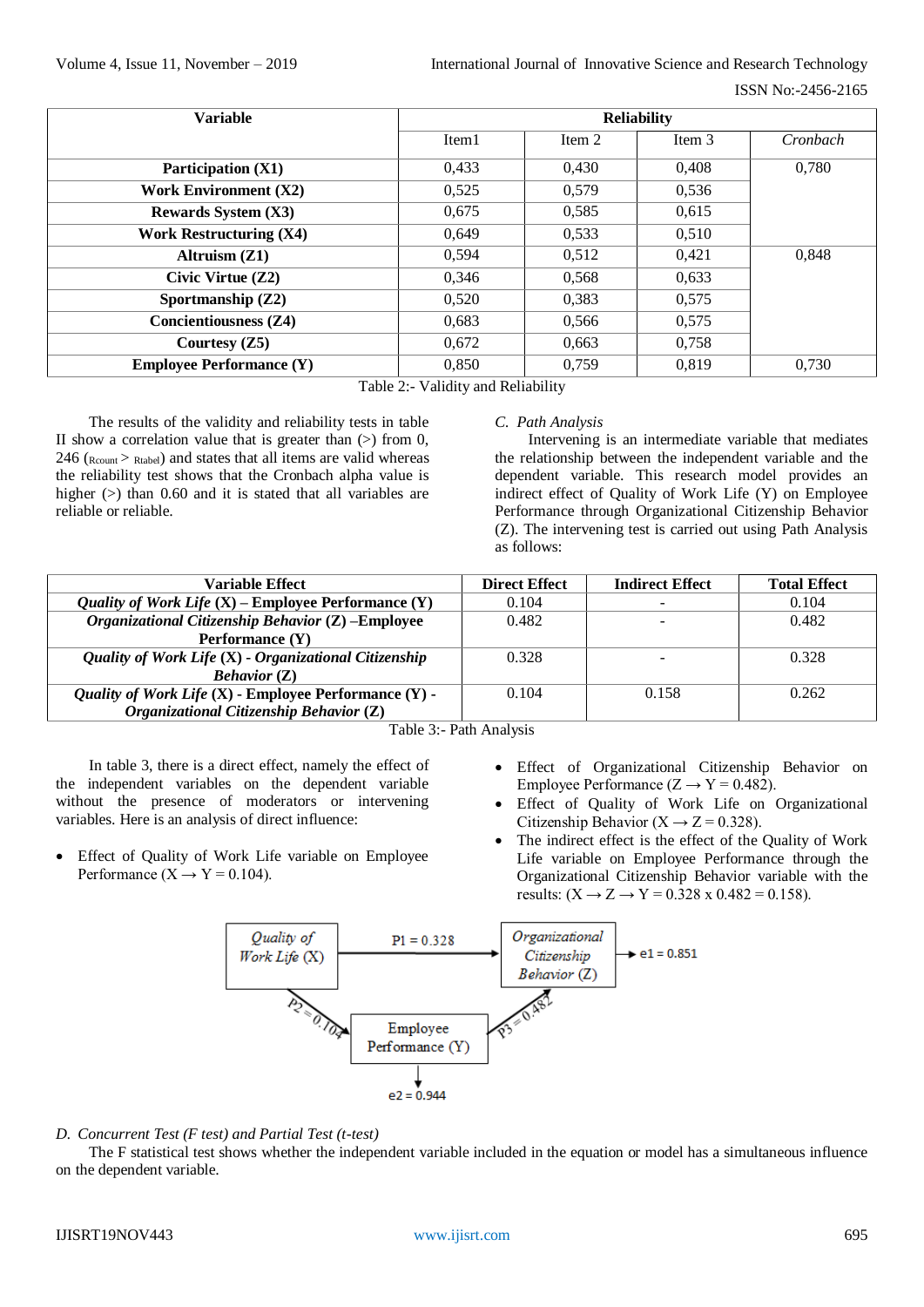ISSN No:-2456-2165

| ANOVA <sup>a</sup>                                                                   |            |                |                |                                             |        |                   |  |
|--------------------------------------------------------------------------------------|------------|----------------|----------------|---------------------------------------------|--------|-------------------|--|
| Model                                                                                |            | Sum of Squares | df             | Mean Square                                 | F      | Sig.              |  |
| Pers.1                                                                               | Regression | 49.972         | $\mathfrak{D}$ | 24.986                                      | 11.632 | .000 <sup>b</sup> |  |
|                                                                                      |            |                |                | a. Dependent Variable: Employee Performance |        |                   |  |
| b. Predictors: (Constant), Organizational Citizenship Behavior, Quality of Work Life |            |                |                |                                             |        |                   |  |
| Pers. 2                                                                              | Regression | 274.089        |                | 274.089                                     | 7.468  | .008 <sup>b</sup> |  |
| a. Dependent Variable: Organizational Citizenship Behavior                           |            |                |                |                                             |        |                   |  |
| b. Predictors: (Constant), Quality of Work Life                                      |            |                |                |                                             |        |                   |  |

Table 4:- Simultaneously Result Test (F-Test)

In the table above (Test F), the equation I obtained a  $F_{\text{count}}$  value of 11,632 while a  $F_{\text{table}}$  of 3.99 can be concluded that the F<sub>count</sub> value is higher than the value of F-table  $(11,632)$  3.99 with a significance level of 0.000. The sig F value of the model / equation I smaller than (0.05), 0.000  $< 0.05$ , then the Quality of Work Life  $(X)$  and Organizational Citizenship Behavior (Z) variables have a significant effect on the Employee Performance variable (Y), while for Equation II, the  $F_{\text{count}}$  value is 7,468 whereas  $F_{table}$  is 3.99 with a significance level of 0.008. From these results, it can be concluded that the  $F_{\text{count}}$  value is higher than the  $F_{table}$  value (11,632> 3.99) If seen from the significance value, the sig F value of model/equation II is smaller than  $(0.05)$  namely  $0.008 < 0.05$ . Then the variable Quality of Work Life (X) has a significant effect on the variable Organizational Citizenship Behavior (Z).

The T-test is intended to find out how far the influence of an independent variable in explaining the dependent variable that can be seen in the following table:

| <b>Coefficients<sup>a</sup></b>                            |                                             |                                    |                              |                              |       |      |
|------------------------------------------------------------|---------------------------------------------|------------------------------------|------------------------------|------------------------------|-------|------|
| Model                                                      |                                             | <b>Unstandardized Coefficients</b> |                              | Standardized<br>Coefficients |       | Sig. |
|                                                            |                                             | B                                  | Std. Error                   | Beta                         |       |      |
|                                                            | <b>OWL</b>                                  | .030                               | .033                         | .104                         | .903  | .370 |
|                                                            | <b>OCB</b>                                  | .128                               | .031                         | .482                         | 4.180 | .000 |
| a. Dependent Variable: Employee Performance                |                                             |                                    |                              |                              |       |      |
| <b>Coefficients<sup>a</sup></b>                            |                                             |                                    |                              |                              |       |      |
|                                                            | <b>Unstandardized Coefficients</b><br>Model |                                    | Standardized<br>Coefficients |                              | Sig.  |      |
|                                                            |                                             | B                                  | Std. Error                   | Beta                         |       |      |
|                                                            | QWL                                         | .357                               | .131                         | .328                         | 2.733 | .008 |
| a. Dependent Variable: Organizational Citizenship Behavior |                                             |                                    |                              |                              |       |      |

Table 5:- Partial Test Result (T-test)

In table 5 above shows the results of testing the variable Quality of Work Life (X) on Employee Performance (Y) and obtained the value of t-count of 0.903 while the t-table of 1.999. From these results it can be concluded that the value of t-count is smaller than t-table (0.903 <1,999), and because the significance value is 0.370> 0.05 according to the basis of decision making in the t-test, it can be concluded that the variable Quality of Work Life  $(X)$  does not have a significant effect on Employee Performance (Y). Therefore Ho is accepted, and Ha is rejected because partially Quality of Work Life (X) does not influence Employee Performance (Y).

This study is not in line with research conducted by Lumbantoruan (2015), which states that the Quality of Work-Life has a positive and significant impact on Employee Performance. However, this study supports research conducted by Ristanti & Dihan (2016), which concluded that Quality of Work-Life influences but not significantly on performance. This is also in line with the theory put forward by Nurrohman (2017), which states that the Quality of Work Life comes from external factors, while the factors that support the improvement of employee performance are internal factors (motivation) from within the employee itself.

The test results for the variable Quality of Work Life (X) on Organizational Citizenship Behavior (Z) obtained a t-count value of 2.733 while a table of 1.999. From these results it can be concluded that the calculated t-value is smaller than t-table (2,733> 1,999), and because the significance value is  $0.008 \le 0.05$  according to the basis of decision making in the t-test, it can be concluded that the Quality of Work Life  $(X)$  variable has significant influence on Organizational Citizenship Behavior (Z). Therefore, Ha is accepted, and Ho is rejected because partially Quality of Work Life (X) has a significant effect on Organizational Citizenship Behavior (Z). The results of this research are in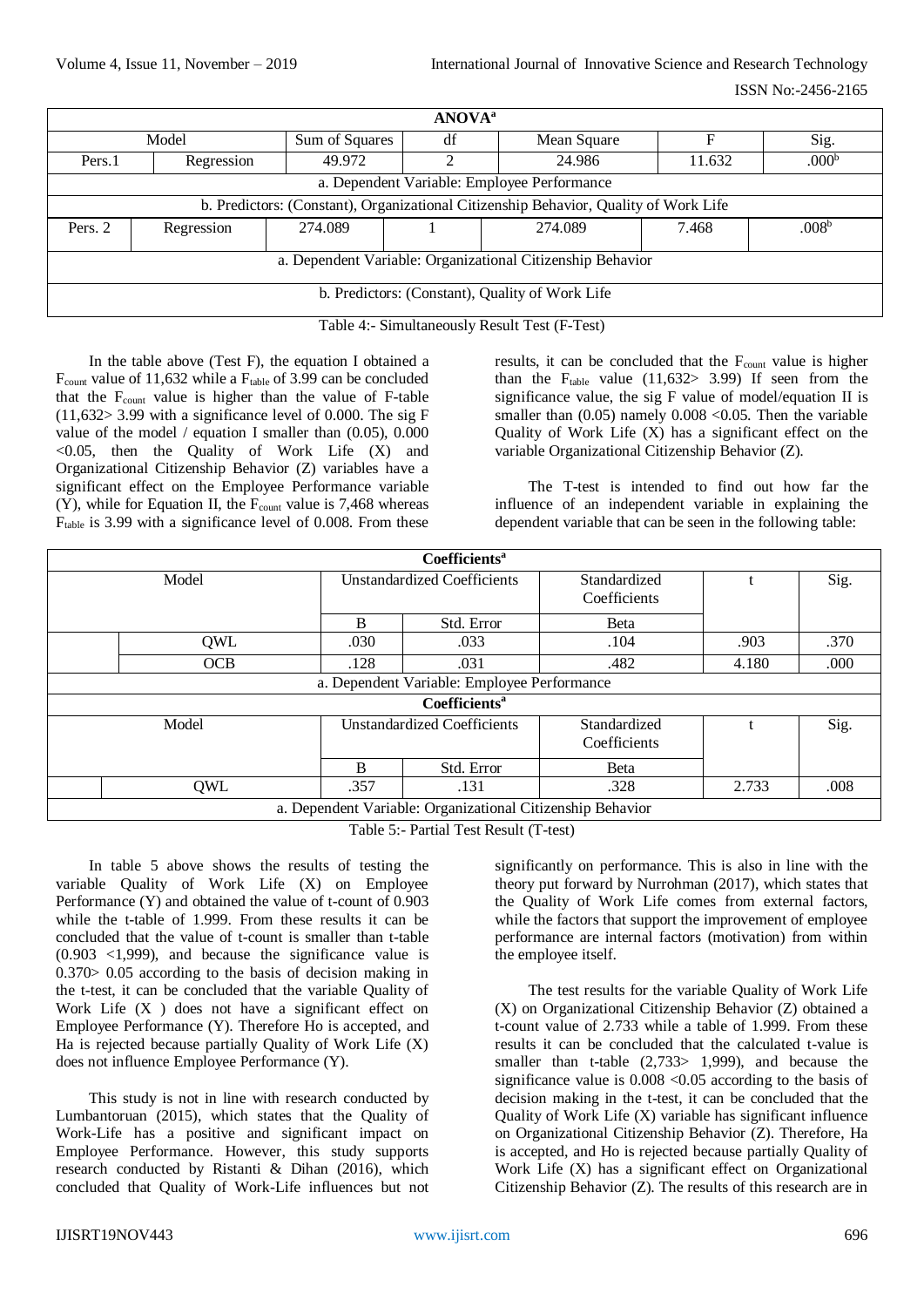line with previous studies conducted by Sumiati, Ardiana, & Pratiwi (2018) where Quality of Work-Life has a positive and significant effect on Organizational Citizenship Behavior and this study is also in line with theories from Amalia, Sudirman, & Kadir ( 2015) which states that improving the Quality of Work Life will have a positive impact on Organizational Citizenship Behavior behavior and will create the desired work environment in carrying out employee duties.

In contrast to the test results for the variable Organizational Citizenship Behavior (Z) on Employee Performance (Y) obtained t-count of 4,180 while a table of 1,999. From these results it can be concluded that the tcount is smaller than t-table  $(4.180 > 1.999)$ , and because the significance value of  $0,000 < 0.05$  corresponds to the basis of decision making in the t-test, it can be concluded that the Organizational Citizenship Behavior (Z) variable has a significant effect on Employee Performance (Y). Therefore, Ha is accepted, and Ho is rejected, because partially Organizational Citizenship Behavior (Z) has a significant effect on Employee Performance (Y). The findings of this study support previous research by Siddiq (2018) which states that Organizational Citizenship Behavior has a positive and significant effect on employee performance. The results of this study are also in line with the theory of Sumiati et al. (2018), which states that the higher the Organizational Citizenship Behavior (OCB) of an employee, the higher the performance of an employee.

In table 3, it can be seen that there is an indirect relationship between Quality of Work Life (QWL) on Employee Performance through Organizational Citizenship Behavior (OCB) of 0.158. Therefore, Ha was accepted by Ho to be rejected indirectly between Quality of Work Life (QWL) on Employee Performance through Organizational Citizenship Behavior (OCB). Previous research by Hermawati & Mas (2016) is supported by the results of this study, which shows the influence between QWL mediation variables, work involvement, and OCB in trans global leadership that affect employee performance in East Java cooperatives.

## **III. CONCLUSION AND SUGGESTION**

From the results of the research that has been done, the following conclusions can be drawn:

 $\triangleright$  Quality of Work Life does not significantly influence Employee Performance with a significant level of 0.370 (higher than  $\alpha = 0.05$ ), and from these results, it is necessary to improve the quality of work life. One of them is by paying attention to the factors of Quality of Work Life such as the work environment, work participation, reward system, and also the restructuring of employee work so that employee performance improves and provides more professional results for the institution. Therefore, the first hypothesis is not accepted (rejected).

- $\triangleright$  Ouality of Work Life has a positive and significant effect on Organizational Citizenship Behavior with a significance value of 0.008 (smaller than  $\alpha = 0.05$ ) and t-count of 2.733 (higher than t table  $= 1.999$ ), thus the higher the Quality of Work Life the staff in the institution, the higher the Organizational Citizenship Behavior. So the second hypothesis is accepted.
- Organizational Citizenship Behavior has a positive and significant effect on Employee Performance with a tcount of  $4,180$  (higher than t-table = 1,999) and a significance value of 0,000 (smaller than  $\alpha = 0.05$ ) which means the better the level of Organizational Citizenship Behavior, the more significant the Improving Employee Performance at LPP TVRI South Sulawesi. Therefore the third hypothesis is accepted.
- Quality of Work Life influences Employee Performance through Organizational Citizenship Behavior. There is an indirect relationship between Quality of Work Life that affects Employee Performance through Organizational Citizenship Behavior of 0.158. Thus, the better or higher Quality of Work Life in LPP TVRI South Sulawesi, the more it will improve Organizational Citizenship Behavior and will also improve the Performance of LPP TVRI South Sulawesi Employees.

Suggestions for institutions, in this case, LPP TVRI South Sulawesi, are deemed necessary to improve the Quality of Work Life factors such as work environment, work participation, reward system, and also work restructuring to maintain employee performance in good condition and of course following institutional goals. Besides, Organizational Citizenship Behavior needs to be maintained or improved even though it is quite useful in its effects on employee performance, such as cooperation and mutual assistance between employees. Organization Citizenship Behavior is based on the employee's own desire to improve the effectiveness of the institution. While suggestions for subsequent researchers who want to conduct similar research in order to develop the results of this study by raising the object of research at other institutions with different types of work and using the same variable or adding other factors as variables.

## **REFERENCES**

- [1]. Amalia, R. A., Sudirman, I., & Kadir, H. A. (2015). Pengaruh Kualitas Kehidupan Kerja Terhadap Kepuasan Kerja Dan Organizational Citizen Behavior ( Ocb ) Karyawan Rs Unhas the Influence of Quality of Work Life of Job Satisfaction and Organizational Citizen Behavior ( Ocb ) in Hasanuddin University Hospital. *Jurnal Ilmu Manejmen*, (17).
- [2]. Hermawati, A., & Mas, N. (2016). Mediation effect of quality of worklife, job involvement, and organizational citizenship behavior in relationship between transglobal leadership to employee performance. *International Journal of Law and Management*, 59(6), 1143–1158. https://doi.org/10.1108/IJLMA-08-2016-0070
- [3]. Lumbantoruan, E. R. (2015). Pengaruh Kualitas Kehidupan Kerja, Kepuasan Kerja dan Komitmen